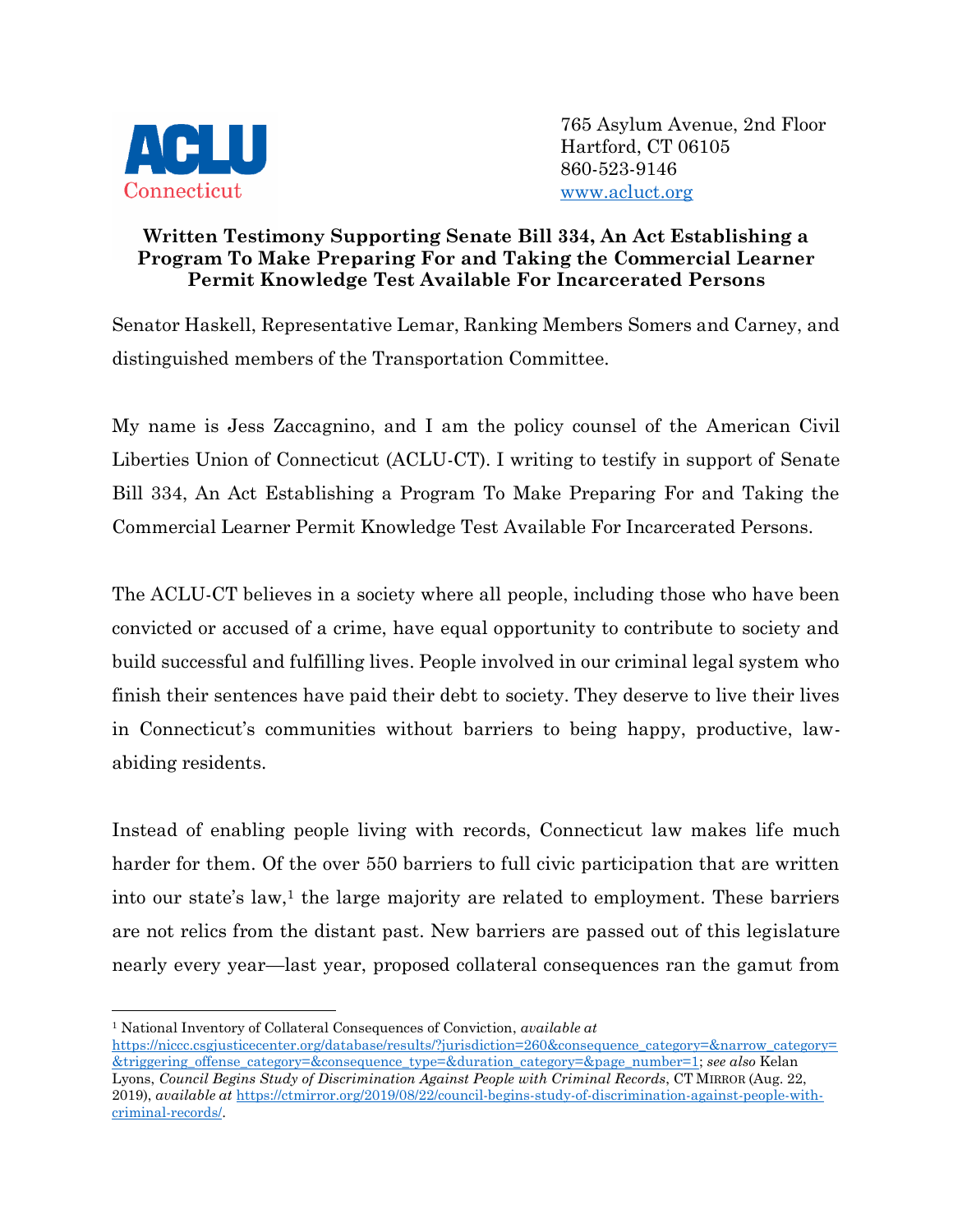prohibiting people with convictions from serving in certain government offices<sup>2</sup> to making it harder for people with records to access business opportunities,<sup>3</sup> have been proposed. This is how collateral consequences build up to an impenetrable barrier slowly, one idea at a time.

This accretion of collateral consequences can create a daily nightmare for people with records just trying to find work. Because of legal barriers to employment and persistent stereotypes, in 2018, the unemployment rate among formerly incarcerated people nationwide is 27 percent4—more than 6.5 times the overall unemployment rate in Connecticut at the same time.<sup>5</sup> Economists estimate that the U.S. gross national product is reduced by \$78 billion and \$87 billion because so many formerly incarcerated job seekers are kept out of the workforce.<sup>6</sup> This creates significant hardships: 45 percent of men released from incarceration do not have any earnings at all in the first calendar year after their release.<sup>7</sup> Of those with earnings, the median income is just over \$10,000 in their first year out of incarceration.<sup>8</sup> Wages never recover for most people, since incarceration is linked to decreases in subsequent annual earnings of, on average, 52 percent.<sup>9</sup>

[https://www1.ctdol.state.ct.us/lmi/unempratectus.asp.](https://www1.ctdol.state.ct.us/lmi/unempratectus.asp)

<sup>6</sup> Cherrie Bucknor & Alan Barber, *The Price We Pay: Economic Costs of Barriers to Employment for Former Prisoners and People Convicted of Felonies*, CTR FOR ECON. & POL'Y RES., at 1 (June 2016), *available at* [https://cepr.net/images/stories/reports/employment-prisoners-felonies-2016-06.pdf.](https://cepr.net/images/stories/reports/employment-prisoners-felonies-2016-06.pdf)

<sup>2</sup> Connecticut House Bill 6529 (2021).

<sup>3</sup> Connecticut House Bill 5761 (2021).

<sup>4</sup> Lucius & Daniel Kopf, *Out of Prison & Out of Work: Unemployment Among Formerly Incarcerated People*, PRISON POL'Y INITIATIVE (July 2018), *available at* [https://www.prisonpolicy.org/reports/outofwork.html.](https://www.prisonpolicy.org/reports/outofwork.html)  <sup>5</sup> *Labor Market Information*, CONN. DEP'T LAB. (last accessed Mar. 2, 2022),

<sup>7</sup> Adam Looney & Nicholas Turner, *Work and Opportunity Before and After Incarceration*, Brookings Inst. (Mar. 14, 2018), *available at* [https://www.brookings.edu/research/work-and-opportunity-before-and-after](https://www.brookings.edu/research/work-and-opportunity-before-and-after-incarceration/)[incarceration/.](https://www.brookings.edu/research/work-and-opportunity-before-and-after-incarceration/)

<sup>8</sup> *Id.*

<sup>9</sup> Terry-Anne Craigie, Ames Grawert, Cameron Kimble & Joseph E. Stiglitz, *Conviction, Imprisonment, and*  Lost Earnings: How Involvement with the Criminal Justice System Deepens Inequality, BRENNAN CTR. FOR JUSTICE (Sept. 15, 2020), *available at* [https://www.brennancenter.org/our-work/research-reports/conviction](https://www.brennancenter.org/our-work/research-reports/conviction-imprisonment-and-lost-earnings-how-involvement-criminal)[imprisonment-and-lost-earnings-how-involvement-criminal.](https://www.brennancenter.org/our-work/research-reports/conviction-imprisonment-and-lost-earnings-how-involvement-criminal)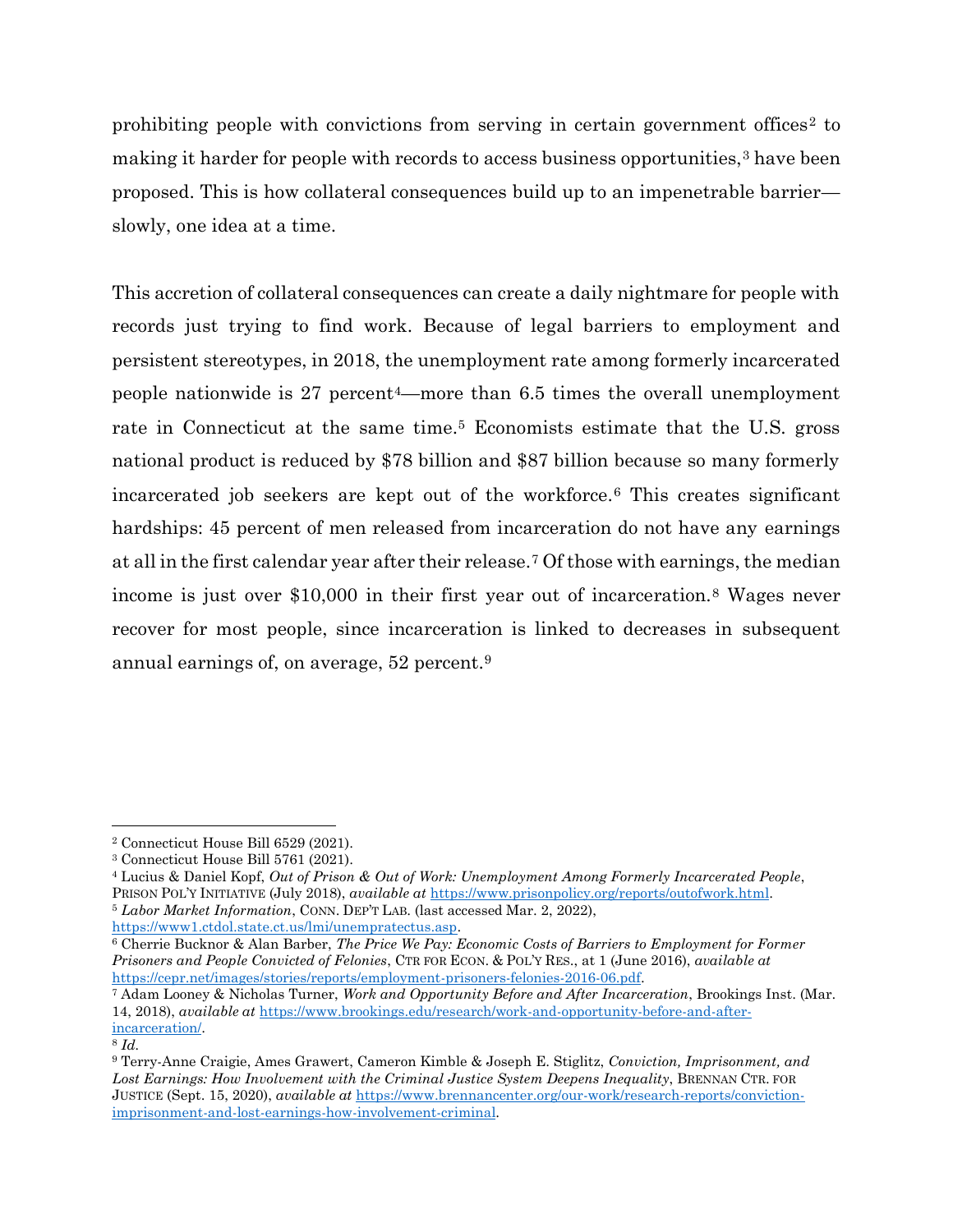These harmful employment effects are not distributed equally across society. Racial disparities in Connecticut's criminal legal system<sup>10</sup> are also replicated when people return home from incarceration. Because Black and Latino men are disproportionately incarcerated,<sup>11</sup> they are likewise disproportionately rejected when they return to the community and seek to build a life worth living. Poor chances of employment or stable housing likely have a resulting outsized impact on Black and brown people.

Every person living with a criminal record, who has served out their sentence and reentered society should have an equal opportunity to build a successful and fulfilling life. This is true for people who are just beginning their reentry process and people who have been back in their communities for decades, regardless of whether they have been convicted of a misdemeanor or a felony and irrespective of whether they have been convicted of a violent or non-violent offense.

The ACLU-CT strongly supports efforts by this legislature to remove barriers to employment for people who are living with a criminal record. Senate Bill 334 makes obtaining a commercial learner permit test easier for people as they prepare to return to their communities from incarceration. But this bill could be made stronger. Currently, Senate Bill 334 excludes those who are disqualified from driving a commercial motor vehicle due to a previous offense. The ACLU-CT strongly urges this Committee to consider a different approach, one that is individualized and rehabilitation-focused. Senate Bill 334 should be amended to include a process for people with a criminal history prohibiting them from obtaining a commercial learner permit to gain the ability to sit for the license exam if the that considers the amount

<sup>10</sup> U.S. Commission on Civil Rights, Briefing on Racial Disparities and Prosecutorial Practices in the Connecticut Criminal Justice System (Apr. 2019), *available at* [https://www.usccr.gov/press/2019/03-25-Flyer-](https://www.usccr.gov/press/2019/03-25-Flyer-Criminal-Justice.pdf)[Criminal-Justice.pdf.](https://www.usccr.gov/press/2019/03-25-Flyer-Criminal-Justice.pdf)

<sup>&</sup>lt;sup>11</sup> According to the Sentencing Project, Connecticut is the fifth-worst state for Black men, with 1 in 19 incarcerated, making them 9.4 times likelier to be incarcerated than white men. Latino men in Connecticut are 3.9 times more likely to be incarcerated than white men. Ashley Nellis, *The Color of Justice: Racial and Ethnic Disparity in State Prisons*, The Sentencing Project (June 14, 2016), *available at* [https://www.sentencingproject.org/publications/color-of-justice-racial-andethnic-disparity-in-state-prisons/.](https://www.sentencingproject.org/publications/color-of-justice-racial-andethnic-disparity-in-state-prisons/)